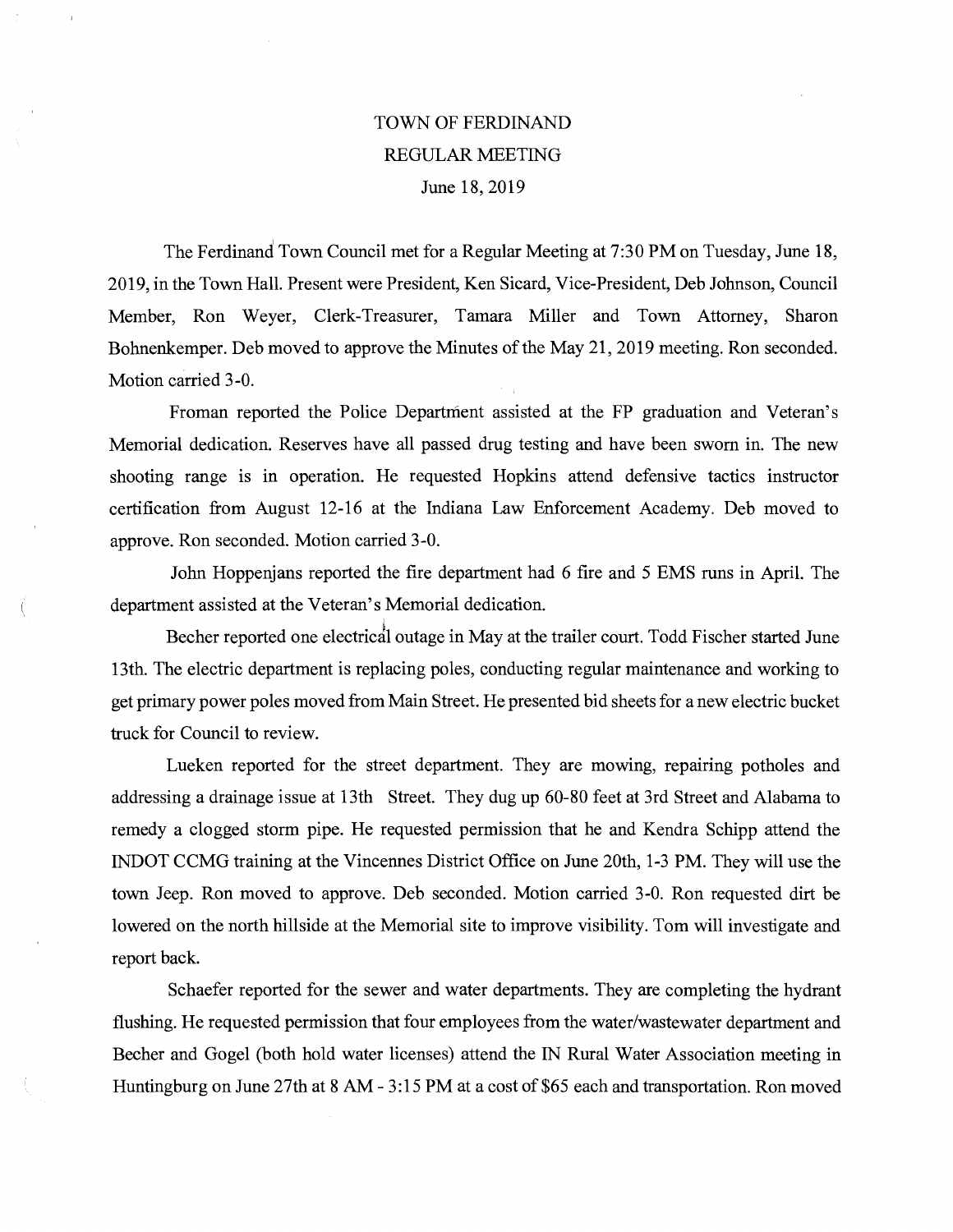to approve. Deb seconded. Motion carried 3-0. Schaefer has responded to IDEM communication concerning deficiencies with the water towers and lab reporting paperwork requirements. He is researching options for maintenance of both water towers. The 2018 Annual Water Quality Report will be mailed this week with the monthly bill along with autopay applications. Council received a copy of the report via email.

Matt Weyer reported for the Park Board. The groundbreaking ceremony was held at the Old Town Lake Trail on June 3rd. Heimatfest will be on June 21st and 22nd at the 18th Street Park. Lueken's department is doing maintenance on the fields and the horseshoe pits and trimming trees.

James reported on the 2019 Heimatfest and the Folk Fest. July 26th is the deadline for vendor applications. July 1 is the deadline for singer/songwriters. See FerdinandFolkFest.com for more information. The summer park and recreation program is going well. He will report to Council on possible website improvements after an egovstategies webinar this week. The Dubois County Leadership final session will be July 10th with graduation on August 8th. Registration for AIM Ideas Summit at French Lick August 27-29 is open. He will attend and register those interested in attending.

Matt Weyer stated construction is delayed on the Old Town Lake project due to rain and the uncompleted trail clearing by PMG. The first pay application from Seufert has been submitted for payment.

Becher reported on the electric infrastructure progress. The large transformer is scheduled to ship mid-July.

Sicard is working on the OTL Dam — ER & Maintenance Plan.

 $\overline{1}$ 

Schaefer is researching additional options for water tower maintenance. Sicard added the Council is reviewing the maintenance options presented, within the financial parameters set, so as not to affect the solvency of the water department.

Froman presented the Taser Policy and cost for two tasers, replacement cartridges, and holsters totaling \$2,044.97. He stated he additional tasers could be purchased at year end, budget permitting, to allow each offícer to have his own taser. Officers will receive training prior to the use of tasers. Deb moved to approve Resolution 2019-04, the use of the policy and protocols on the attached taser policy by the members of the Ferdinand Police Department. Ron seconded. Motion carried 3-0. Deb moved to approve the purchase of the two tasers, replacement cartridges,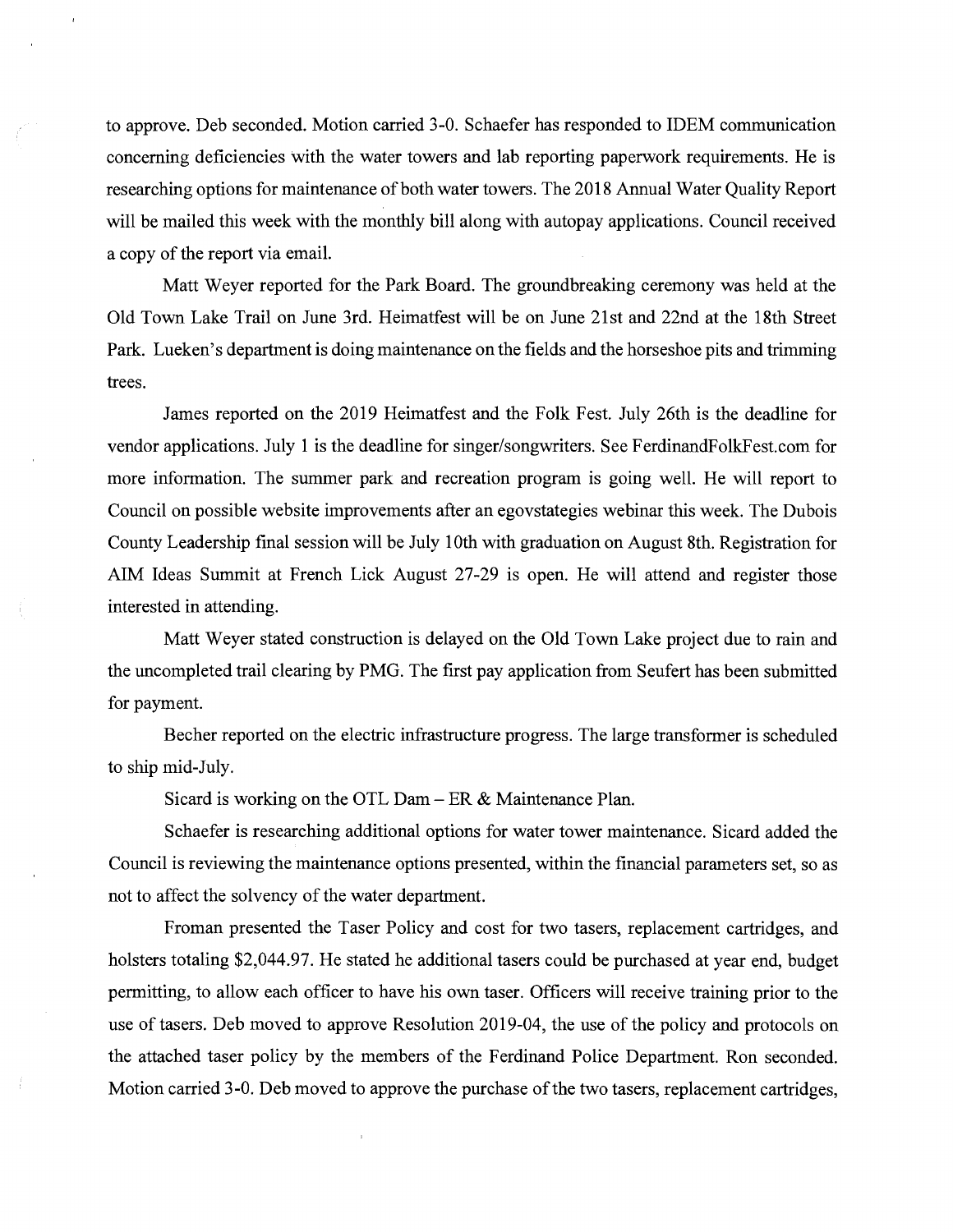and holsters totaling \$2,044.97. Ron seconded. Motion carried 3-0.

Miller asked for permission to advertise on July 16 at 8:00 PM for a hearing for Ordinance 2019-14 requesting a Community Crossing Matching Grant Fund additional appropriation for capital improvements of \$232,065. The Town's portion would be \$58,016 (25%) and the Community Crossing Matching Grant would cover \$174,049 (75%). Miller also asked for permission to advertise on July 16 at 8:10 PM for a hearing for Ordinance 2019-15 requesting a LIT-ED Funds additional appropriation for capital improvements of \$100,000 related to the Old Town Lake Trail Project. The grant reimburses 50% of the first \$400,000 up to \$200,000. Originally the Town budgeted \$100,000 for 2019, and \$100,000 for 2020. Because the project completion date is December 2019, the \$100,000 originally scheduled for 2020 is needed in 2019. Deb moved to approve. Ron seconded. Motion carried 3-0.

Ordinance 2019-16, An Ordinance Amending Ordinance 2018-17 Regarding Salaries, Compensation and Wages for Officials, Appointees, and Employees of the Town of Ferdinand, Indiana was introduced. The Ordinance states the hourly wage rate for Kendra Schipp shall be \$12.00 per hour, effective June 1, 2019, and the hourly wage rate for George Schipp shall be \$12.00 per hour effective June 1, 2019. Deb moved to approve Ordinance 2019-16 at the meeting it was introduced. Ron seconded. Motion carried 3-0.

James requested the Vacation Policy/Holiday be tabled until the next meeting.

Miller stated this month Cyber Insurance coverage of \$250,000 was added for \$1,719/year. Eck Mundy monitors the daily server activity and VIPRE AV is installed. Miller to verify whether the Police computers would be covered by the insurance policy. The Town Office will need to replace the server prior to year-end. Deb moved to approve the addition of Cyber Insurance coverage. Ron seconded. Motion carried 3-0.

Bohnenkemper requested Tom Lueken be given authority to sign off on the CCMG pay requests on behalf of the Town of Ferdinand. Deb moved to approve. Ron seconded. Motion carried 3-0.

Ron moved to approve regular claims. Deb seconded. Motion carried 3-0.

The following announcements were read:

| Town Council                           | Tuesday   | July 16, 2019 at 7:30 PM |
|----------------------------------------|-----------|--------------------------|
| <b>Economic Development Commission</b> | Monday    | July 15, 2019 at 6:00 PM |
| <b>BZA</b>                             | Wednesday | June 26, 2019 at 6:30 PM |
| Plan Commission                        | Wednesday | June 26, 2019 at 7:00 PM |